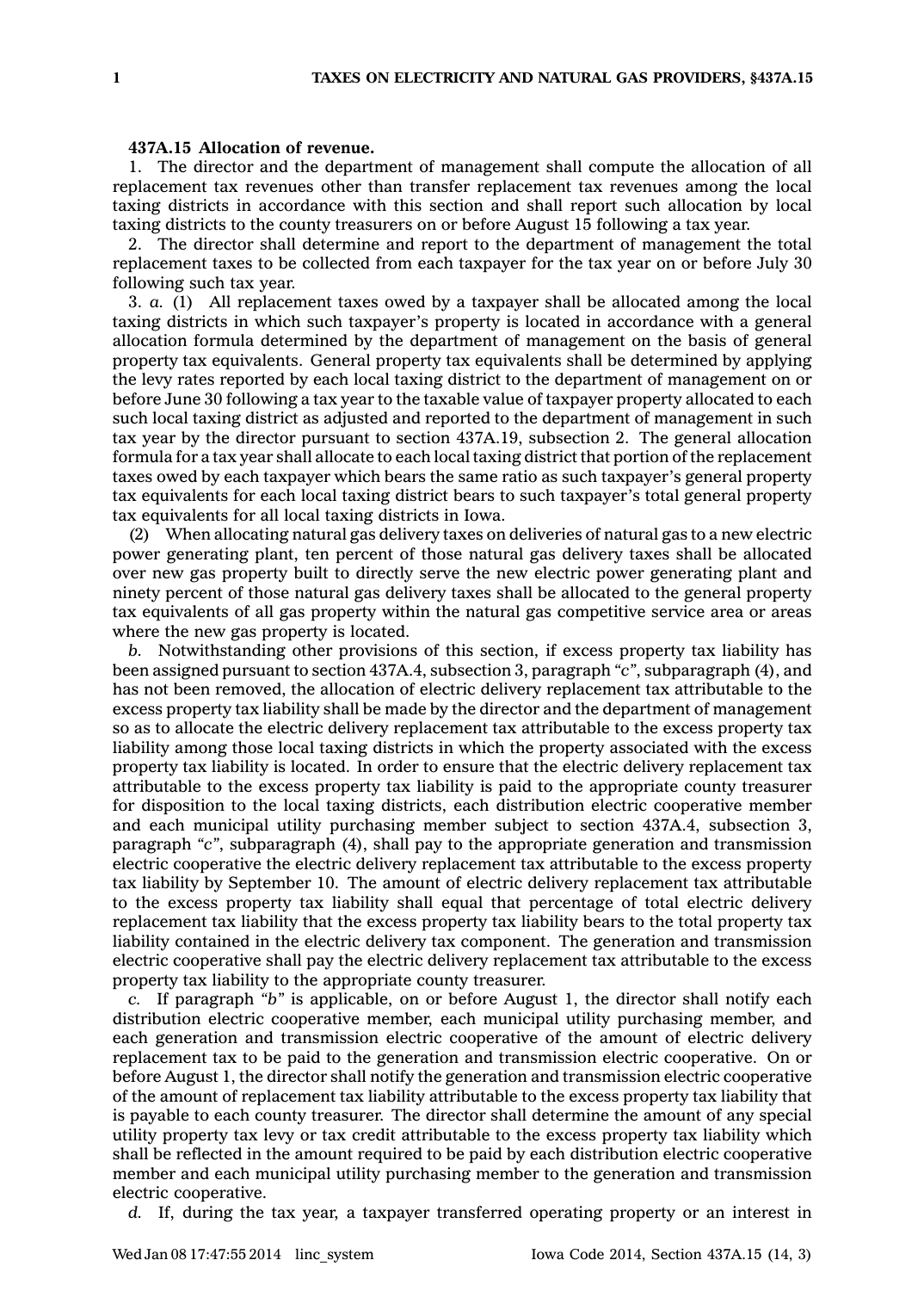operating property to another taxpayer, the transferee taxpayer's replacement tax associated with that property shall be allocated, for the tax year in which the transfer occurred, under this section in accordance with the general allocation formula on the basis of the general property tax equivalents of the transferor taxpayer.

*e.* Notwithstanding the provisions of this section, if during the tax year <sup>a</sup> person who was not <sup>a</sup> taxpayer during the prior tax year acquires <sup>a</sup> new major addition, as defined in section 437A.3, subsection 18, paragraph *"a"*, subparagraph (4), the replacement tax associated with that major addition shall be allocated, for that tax year, under this section in accordance with the general allocating formula on the basis of the general property tax equivalents established under paragraph *"a"* of this subsection, except that the levy rates established and reported to the department of management on or before June 30 following the tax year in which the major addition was acquired shall be applied to the prorated assessed value of the major addition. For purposes of this paragraph, *"prorated assessed value of the major addition"* means the assessed value of the major addition as of January 1 of the year following the tax year in which the major addition was acquired multiplied by the percentage derived by dividing the number of months that the major addition existed during the tax year by twelve, counting any portion of <sup>a</sup> month as <sup>a</sup> full month.

*f.* Notwithstanding the provisions of this section, if <sup>a</sup> taxpayer is <sup>a</sup> municipal utility or <sup>a</sup> municipal owner of an electric power facility financed under the provisions of chapter 28F or 476A, the assessed value, other than the local amount, of <sup>a</sup> new electric power generating plant shall be allocated to each taxing district in which the municipal utility or municipal owner is serving customers and has electric meters in operation in the ratio that the number of operating electric meters of the municipal utility or municipal owner located in the taxing district bears to the total number of operating electric meters of the municipal utility or municipal owner in the state as of January 1 of the tax year. If the municipal utility or municipal owner of an electric power facility financed under the provisions of chapter 28F or 476A has <sup>a</sup> new electric power generating plant but the municipal utility or municipal owner has no operating electric meters in this state, the municipal utility or municipal owner shall pay the replacement generation tax associated with the new electric power generating plant allocation of the local amount to the county treasurer of the county in which the local amount is located and shall remit the remaining replacement generation tax, if any, to the director at the times contained in section 437A.8, subsection 4, for remittance of the tax to the county treasurers. All remaining replacement generation tax revenues received by the director shall be deposited in the property tax relief fund created in section 426B.1, and shall be distributed as provided in section 426B.2.

4. *a.* On or before August 31 following tax years 1999, 2000, and 2001, each county treasurer shall compute <sup>a</sup> special utility property tax levy or tax credit for each taxpayer for which <sup>a</sup> replacement tax liability for each such tax year is reported to the county treasurer pursuant to subsection 1, and shall notify the taxpayer of the amount of such tax levy or tax credit. The amount of the special utility property tax levy or credit shall be determined for each taxpayer by the county treasurer by comparing the taxpayer's total replacement tax liability allocated to taxing districts in the county pursuant to this section with the anticipated tax revenues from the taxpayer for all taxing districts in the county. If the taxpayer's total replacement tax liability allocated to taxing districts in the county is less than the anticipated tax revenues from the taxpayer for all taxing districts in the county, the county treasurer shall levy <sup>a</sup> special utility property tax equal to the shortfall which shall be added to and collected with the replacement tax owed by the taxpayer to the county treasurer for the tax year pursuant to section 437A.8, subsection 4. If the taxpayer's total replacement tax liability allocated to taxing districts in the county exceeds the anticipated tax revenues from the taxpayer for all taxing districts in the county, the county treasurer shall issue <sup>a</sup> credit to the taxpayer which shall be applied to reduce the taxpayer's replacement tax liability to the county treasurer for the tax year. If the taxpayer's total replacement tax liability allocated to taxing districts in the county equals the anticipated tax revenues from the taxpayer for all taxing districts in the county, no levy or credit is required. Replacement tax liability for purposes of this subsection means replacement tax liability before credits allowed by section 437A.8, subsection 7. A recalculation of <sup>a</sup> special utility property tax levy or credit